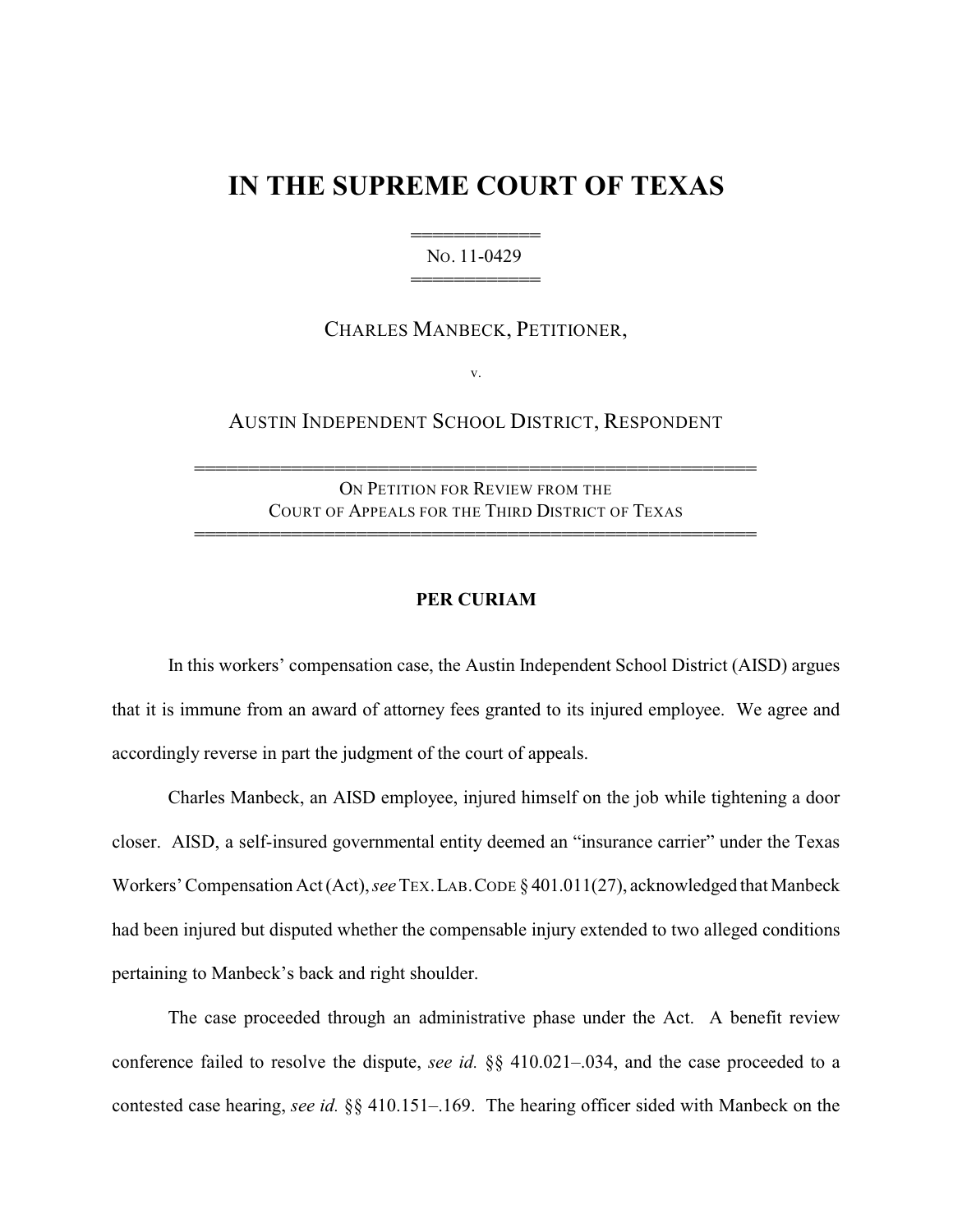contested issues. AISD sought review before the administrative appeals panel, *see id.* §§ 410.201–.209, which also sided with Manbeck. AISD then sought judicial review of the panel's decision. *See id.* §§ 410.251–.258. In the district court, Manbeck filed a counterclaim seeking attorney fees under Section 408.221(c) of the Act, which provides: "An insurance carrier that seeks judicial review . . . of a final decision of the appeals panel . . . is liable for reasonable and necessary attorney's fees . . . incurred by the claimant as a result of the insurance carrier's appeal if the claimant prevails on an issue on which judicial review is sought by the insurance carrier . . . ."

AISD filed a nonsuit in the trial court, leaving only the counterclaim for fees. The case was tried to a jury, and Manbeck won a judgment on the verdict that included \$36,000 for fees incurred in the trial court prior to the nonsuit, \$17,415 for fees incurred in the trial court after the nonsuit, and contingent appellate fees. AISD appealed, arguing to the court of appeals that (1) the evidence was factually and legally insufficient to support the pre-nonsuit fee award, and (2) the post-nonsuit fee award could not stand because the attorney fee statute did not provide for an award of "fees for fees," that is, fees incurred in the pursuit of fees. The court of appeals rejected the first argument but agreed with the second argument. 338 S.W.3d 147, 149, 161. AISD brought a petition for review in the Supreme Court, arguing for the first time that governmental immunity from suit barred the award of attorney fees.

Manbeck contends that AISD has waived its defense of governmental immunity by failing to raise the defense in the trial court or the court of appeals. Raising the defense at the earliest opportunity is certainly a preferred practice. However, we recognize today in *Rusk State Hospital v. Black*, S.W.3d hat the defense of sovereign immunity from suit sufficiently implicates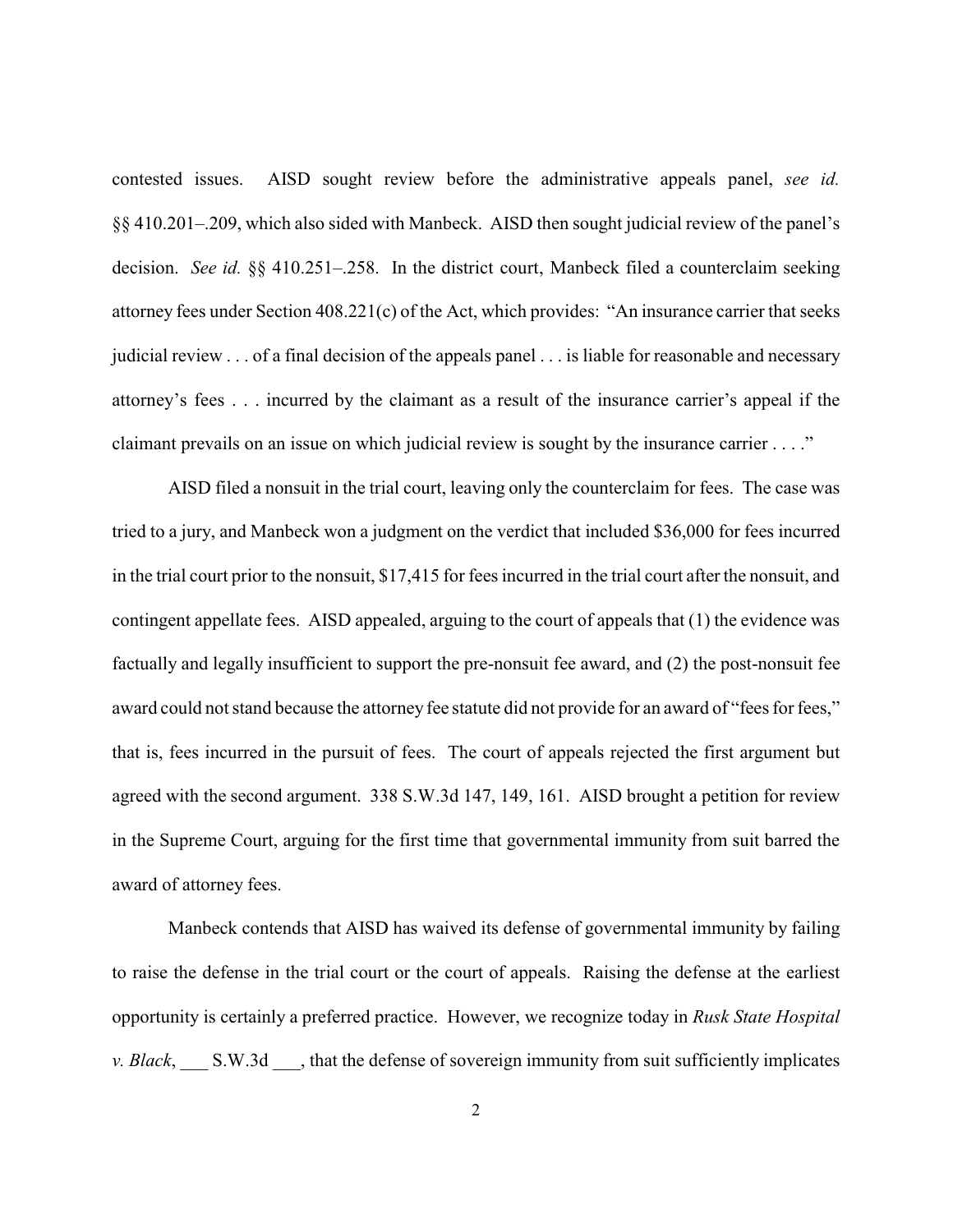subject matter jurisdiction to conclude that the defense may be raised for the first time on appeal, regardless of whether sovereign immunity equates to subject matter jurisdiction for all purposes. Consistent with *Rusk State Hospital*, we conclude that AISD may assert its governmental immunity on appeal in this Court.

Reaching the merits of the immunity question, we must agree with AISD that it is immune from Manbeck's claim for attorney fees. The fee-shifting provision applies to governmental entities, if at all, under the Political Subdivisions Law, codified as Chapter 504 of the Labor Code, TEX.LAB. CODE §§ 504.001–.073. Section 504.002(a) makes portions of the Workers' Compensation Act applicable to certain political subdivisions, including school districts, *see id.* § 504.001(3), by providing a list of provisions of the Act that apply to political subdivisions. Section 504.002(b) provides that, as to this list of "adopted" provisions, *see Travis Cent. Appraisal Dist. v. Norman*, 342 S.W.3d 54, 56 (Tex. 2011), a political subdivision is deemed an "employer" under the Workers' Compensation Act. The Political Subdivisions Law, however, is qualified. Section 504.002(a) provides that the provisions of the Act apply to the list of adopted provisions "except to the extent that they are inconsistent with this chapter." Section 504.002(c) provides that "[n]either this chapter nor [the Workers' Compensation Act] authorizes a cause of action or damages against a political subdivision . . . beyond the actions and damages authorized by" the Texas Tort Claims Act, TEX. CIV. PRAC. & REM. CODE §§ 101.001–.109. Further, Section 504.053(e) provides that "[n]othing in this chapter waives sovereign immunity or creates a new cause of action."

The list of adopted provisions in Section 504.002 includes Chapter 408, the chapter containing the attorney fee provision at issue. TEX. LAB. CODE  $\S$  504.002(a)(6). The issue before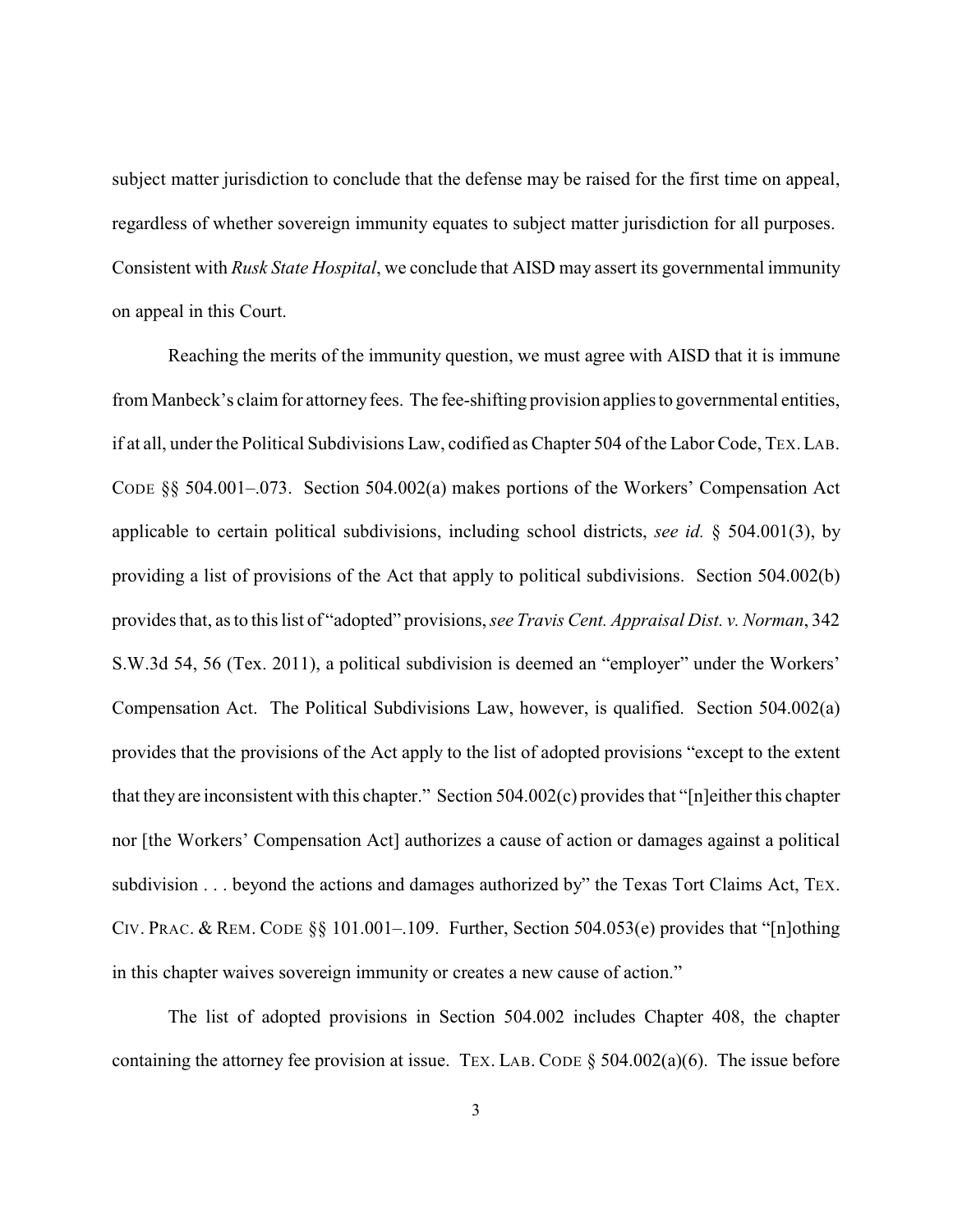us is whether inclusion of the attorney fees provision in the list of adopted provisions set out in the Political Subdivisions Law amounts to a waiver of governmental immunity from such fees. The answer is no.

A similar issue arose in *City of La Porte v. Barfield*, 898 S.W.2d 288 (Tex. 1995). We addressed whether the retaliatory discharge provision of the Workers' Compensation Act applied to governmental entities. As with the attorney fee provision at issue in today's case, the retaliatory discharge provision was an adopted provision listed in the Political Subdivisions Law. We held that in light of the requirement that a waiver of governmental immunity must be clear and unambiguous, inclusion of the provision in the list of adopted provisions was not sufficient by itself to waive governmental immunity. We stated that "adoption of the Anti-Retaliation Law . . . does not express a clear intent to waive immunity," *id.* at 295, in part because adoption of the provision in the Political Subdivisions Law gave no clearer indication of legislative intent to waive immunity than adoption of an exemplary damages provision at issue in a prior decision where we had rejected a similar waiver argument. *Id.* at 296 (discussing *Duhart v. State*, 610 S.W.2d 740 (Tex. 1980)); *see also Norman*, 342 S.W.3d at 58 ("We concluded in *Barfield* that this incorporation was, without more, an insufficient expression of the government's intent to waive immunity."). But we ultimately concluded in *Barfield* that another provision found in the Political Subdivisions Law, TEX. LAB. CODE § 504.003, an election of remedies provision specific to retaliatory discharge claims, provided sufficient additional indication of legislative intent to conclude that the Legislature had waived immunity. "This election of remedies provision . . . persuades us, in the end, that the Legislature must have intended to waive political subdivisions' immunity for liability imposed by the Anti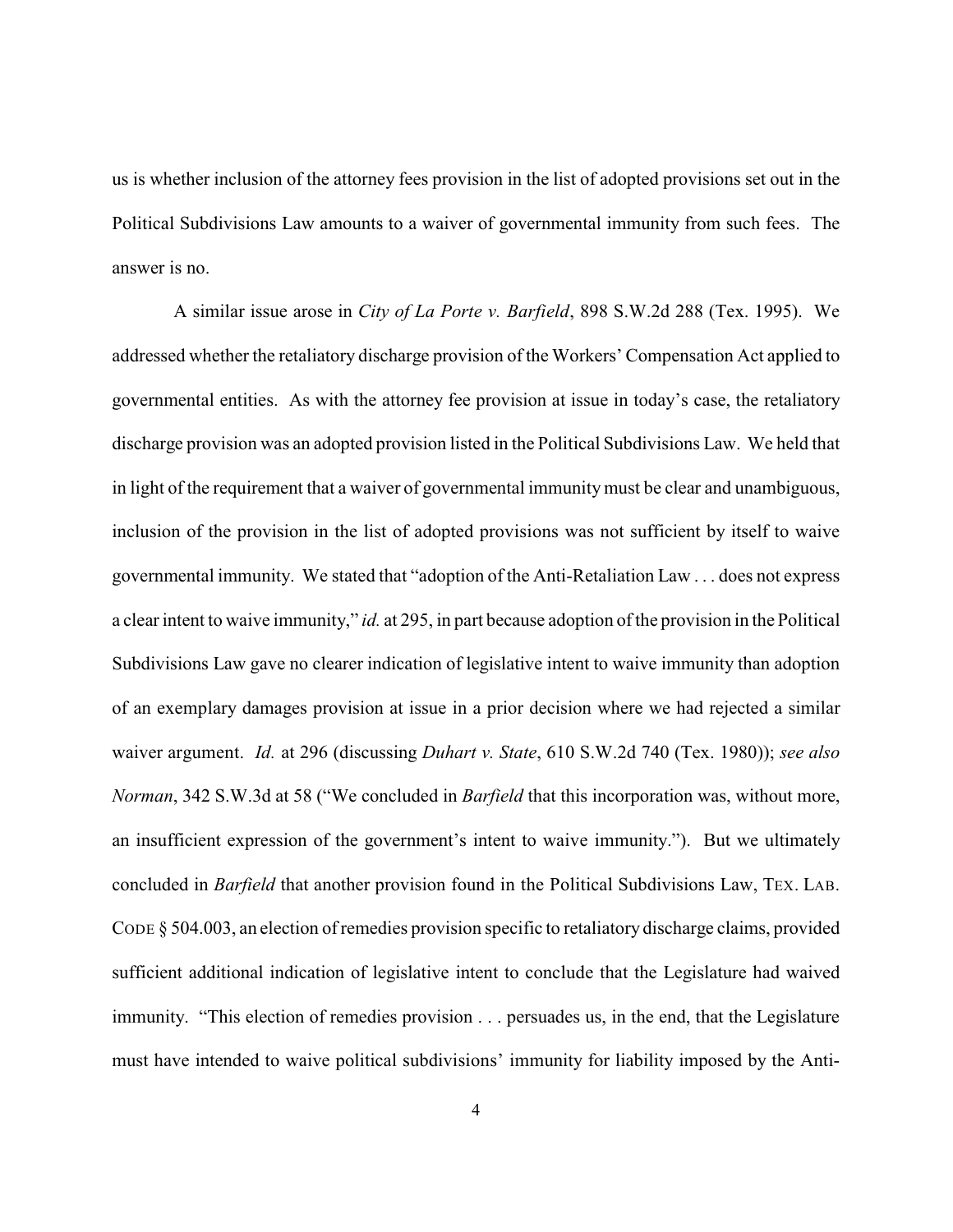Retaliation Law." *Barfield*, 898 S.W.2d at 298. However, we also considered the effect of the language in the Political Subdivisions Law indicating that it did not authorize causes of action or damages against a political subdivision beyond those authorized by the Tort Claims Act. *Id.* at 297. As noted above, this limitation remains in the current version of the Political Subdivisions Law. We held that a "literal reading" of this language presented some "difficulties," but also concluded that "it cannot be ignored completely." *Id.* at 298–99. We ultimately held that this language referencing the Tort Claims Act at a minimum precluded exemplary damages and capped actual damages in the same manner that such damages are limited by the Tort Claims Act. *Id.* at 299.

Under *Barfield*, Manbeck's claim for attorney fees is barred by governmental immunity. As *Barfield* holds, the inclusion of Chapter 408—the chapter containing the attorney fee provision—in the Political Subdivisions Law's list of adopted provisions is not sufficient by itself to waive governmental immunity. Further, *Barfield* indicates that the remedies available to a claimant under the Political Subdivisions Law are limited to those available under the Tort Claims Act, which does not provide for an award of attorney fees. *See Tex. Educ. Agency v. Leeper*, 893 S.W.2d 432, 448 (Tex. 1994) (Gonzalez, J., concurring in part and dissenting in part) (noting that "the Texas Tort Claims Act does not expressly provide for the recovery of fees and costs, and no court has awarded them to a plaintiff under the Act"); *State Office of Risk Mgmt. v. Davis*, 315 S.W.3d 152, 154 (Tex. App.—El Paso 2010, pet. denied) (holding attorney fees unavailable in workers' compensation case because "the Texas Tort Claims Act does not expressly provide for the recovery of attorney's fees"). Moreover, *Barfield* held that a claim for limited relief was available under the retaliatory discharge provision onlybecause the Political Subdivisions Law had an election of remedies provision specific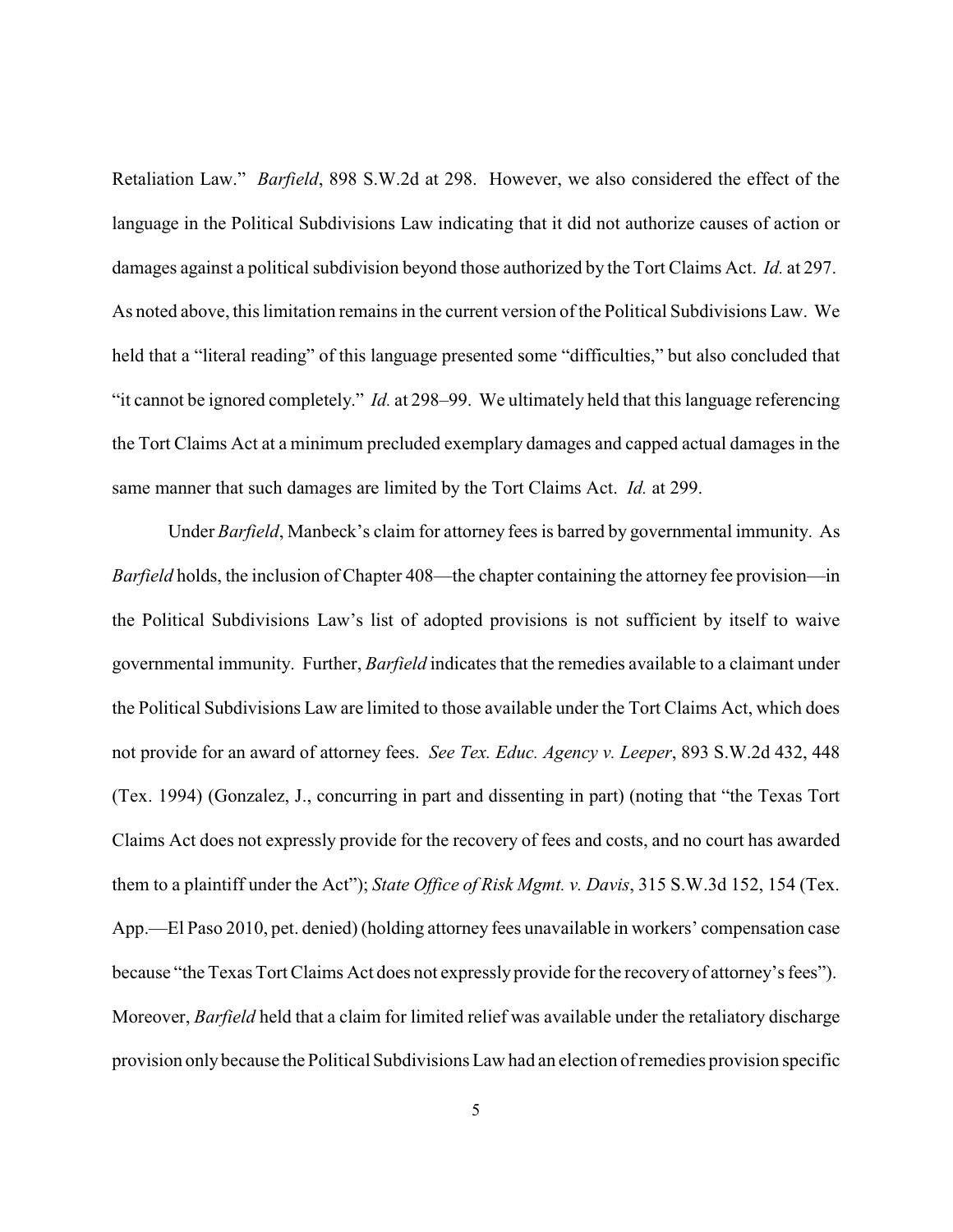to retaliatory discharge claims which indicated legislative intent to waive immunity. No similar provision of the Political Subdivisions Law applies to Manbeck's claim for attorney fees. In short, if *Barfield* were the final word, Manbeck's claim for attorney fees would fail.

This result is all the more compelled by our later decision in *Travis Central Appraisal District v. Norman*, 342 S.W.3d 54 (Tex. 2011), where we revisited the issue of whether a retaliatory discharge claim could be lodged against a governmental entity. We held that *Barfield* was no longer good law in light of a subsequent amendment to the Political Subdivisions Law. We noted that in 2005 a new provision, TEX. LAB. CODE § 504.053(e), was added to the Political Subdivisions Law, providing that "[n]othing in this chapter waives sovereign immunity or creates a new cause of action." We first noted that this "no-waiver provision" was a "broadly-worded provision" applying to all of Chapter 504. 342 S.W.3d at 57. We held that it applied to both sovereign and governmental immunity, the latter protecting political subdivisions including school districts. *Id.* at 57–58. We then concluded this provision had so "muddled the issue" of immunity that we could no longer hold that the waiver of immunity with respect to wrongful discharge claims was clear and unambiguous. *Id.* at 59. Instead, we concluded that "the current version of the Political Subdivisions Law is too internally inconsistent to satisfy that standard." *Id.*

As compelled by *Norman*, the current Political Subdivisions Law does not clearly and unambiguously waive governmental immunity against Manbeck's claim for attorney fees. As in *Norman*, the remedies provision on which the claimant relied, and its inclusion in the Political Subdivision's list of adopted provisions, occurred prior to 2005. The fee-shifting provision of Chapter 408 on which Manbeck relies was enacted in 2001. Act of May 25, 2001, 77th Leg., R.S.,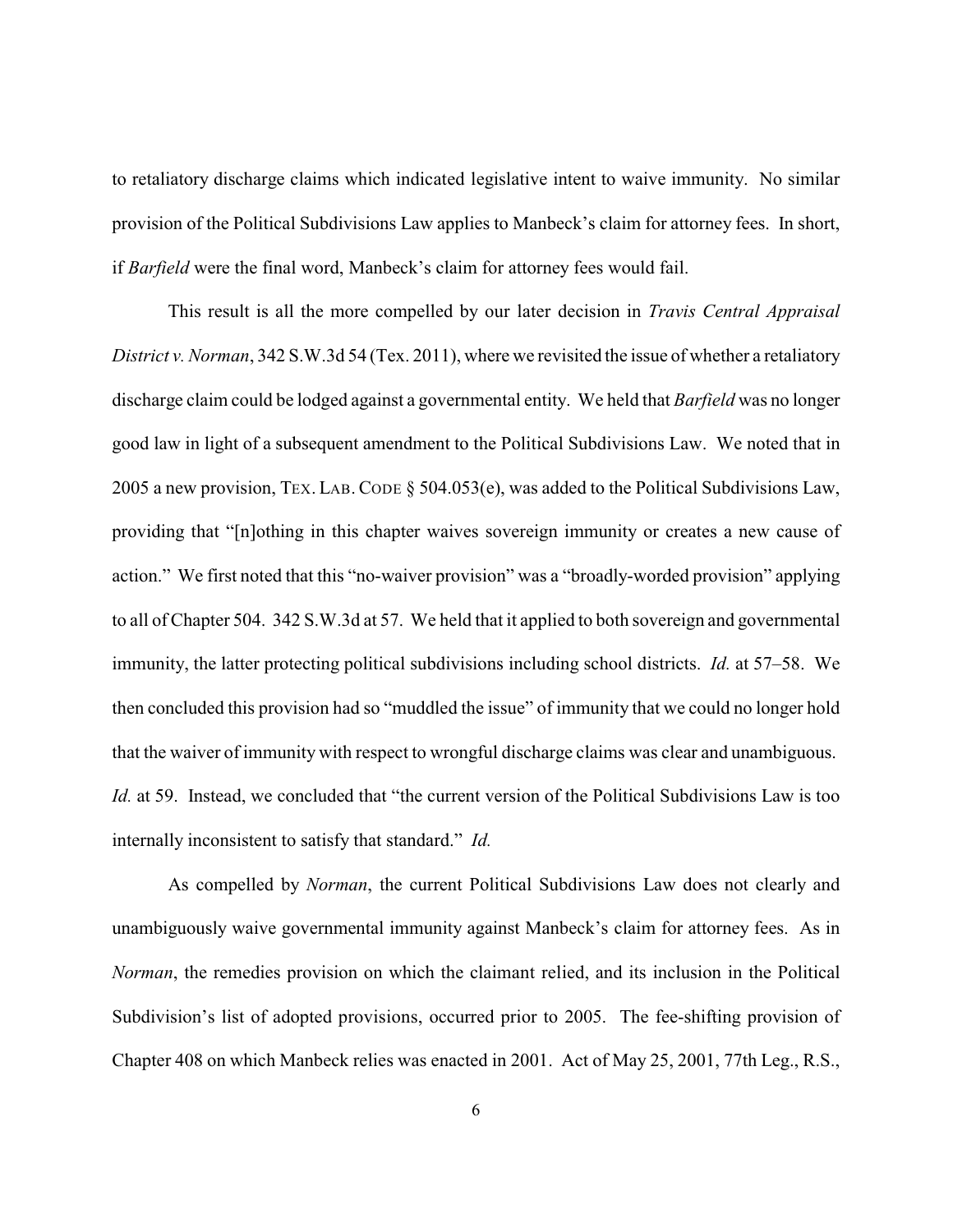ch. 1456, § 8.01, sec. 408.221(c), 2001 Tex. Gen. Laws 5167, 5189. Chapter 408 has been included in the list of adopted provisions under Chapter 504 of the Labor Code—the codified version of the Political Subdivisions Law—since the Labor Code was enacted in 1993. Act of May 12, 1993, 73d Leg., R.S., ch. 269, § 1, sec. 504.002(6), 1993 Tex. Gen. Laws 987, 1250. In 2005, the anti-waiver provision set out in Section 504.053(e) was enacted, leading us to conclude in *Norman* that, even with the benefit of an election of remedies provision supporting a waiver of immunity and not available in today's case, the Political Subdivisions Law had simply become too "internally inconsistent" to meet the standard of a clear and unambiguous waiver of immunity. Manbeck's claim, therefore, must fail under *Norman* even if it were cognizable under *Barfield*.

Manbeck contends that AISD, by bringing this suit, cannot avail itself of governmental immunity. AISD brought this suit as part of the review process under the workers' compensation regime, but it never sought affirmative relief. The suit was brought to challenge Manbeck's award secured in the administrative phase of the process.

We explored the manner in which a governmental entity's assertion of its own affirmative claim affects its immunity from suit in two recent cases. In *Reata Construction Corp. v. City of Dallas*, 197 S.W.3d 371 (Tex. 2006), we held that when a governmental entity asserts an affirmative claim for monetary damages against its opponent, the entity "does not have immunity from [the opponent's] claims germane to, connected to, and properly defensive to claims asserted by [the governmental entity], to the extent any recovery on those claims will offset any recovery by [the governmental entity] from [its opponent]." *Id.* at 378. We noted that we usually defer to the Legislature to waive immunity, *id.* at 375, and repeatedly made clear that the rule we were adopting